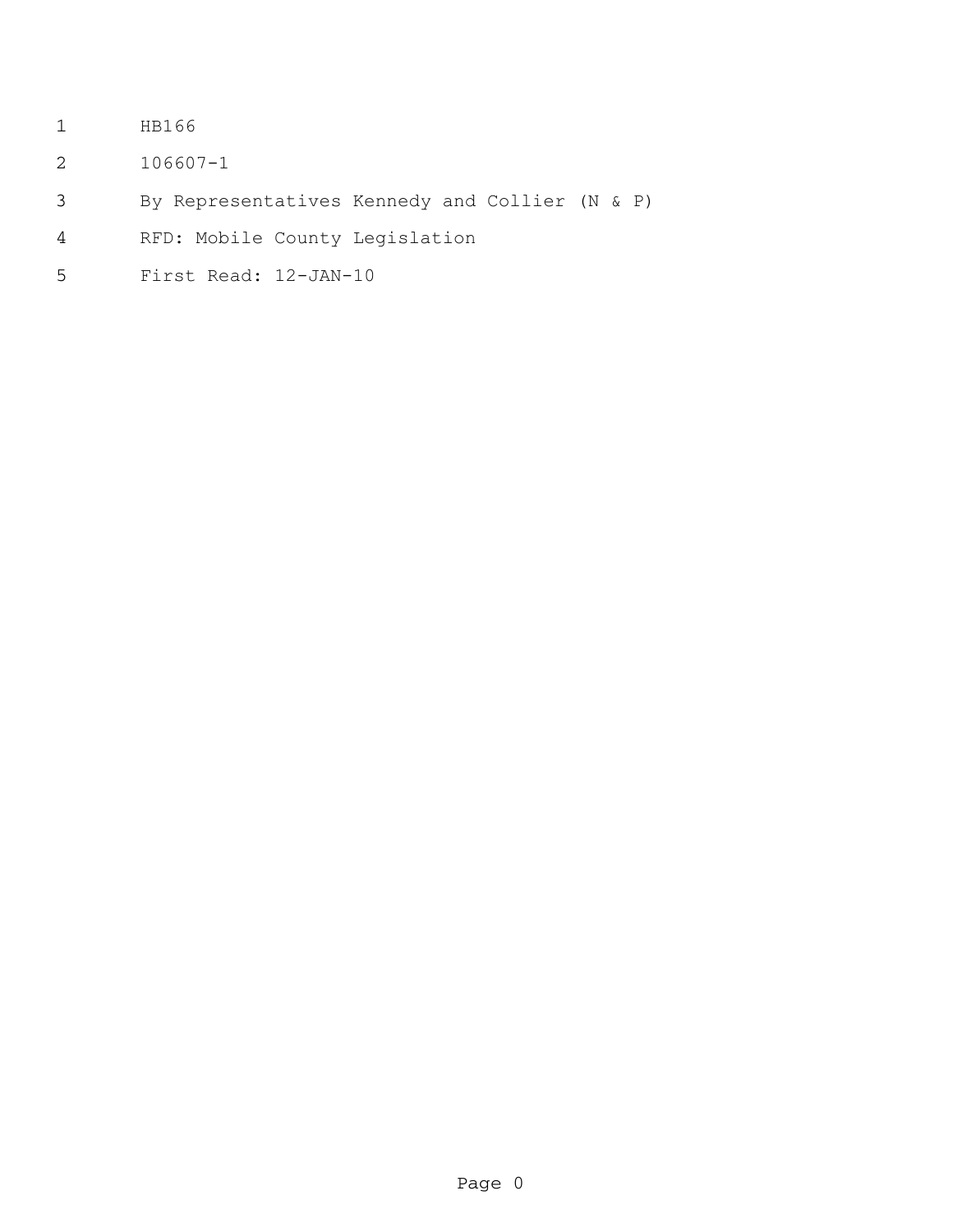| $\mathbf 1$ | 106607-1:n:02/04/2009:FC/mfp LRS2009-756                       |
|-------------|----------------------------------------------------------------|
| 2           |                                                                |
| 3           |                                                                |
| 4           |                                                                |
| 5           |                                                                |
| 6           |                                                                |
| 7           |                                                                |
| 8           |                                                                |
| 9           | A BILL                                                         |
| 10          | TO BE ENTITLED                                                 |
| 11          | AN ACT                                                         |
| 12          |                                                                |
| 13          | Relating to the Mobile County Commission; to provide           |
| 14          | for the number and districts for the election of the members   |
| 15          | of the county commission.                                      |
| 16          | BE IT ENACTED BY THE LEGISLATURE OF ALABAMA:                   |
| 17          | Section 1. Effective for the election of the Mobile            |
| 18          | County Commission after the effective date of this act, the    |
| 19          | Mobile County Commission shall be composed of five members     |
| 20          | elected from single-member districts. The initial districts    |
| 21          | for the election of the commissioners shall be the same as the |
| 22          | districts provided on the effective date of this act for the   |
| 23          | election of the Mobile County Board of School Commissioners.   |
| 24          | Districts for the election of the commissioners thereafter     |
| 25          | shall be the same as provided for the election of the Mobile   |
| 26          | County Board of School Commissioners unless the commission     |
| 27          | districts are reapportioned by the commission pursuant to      |